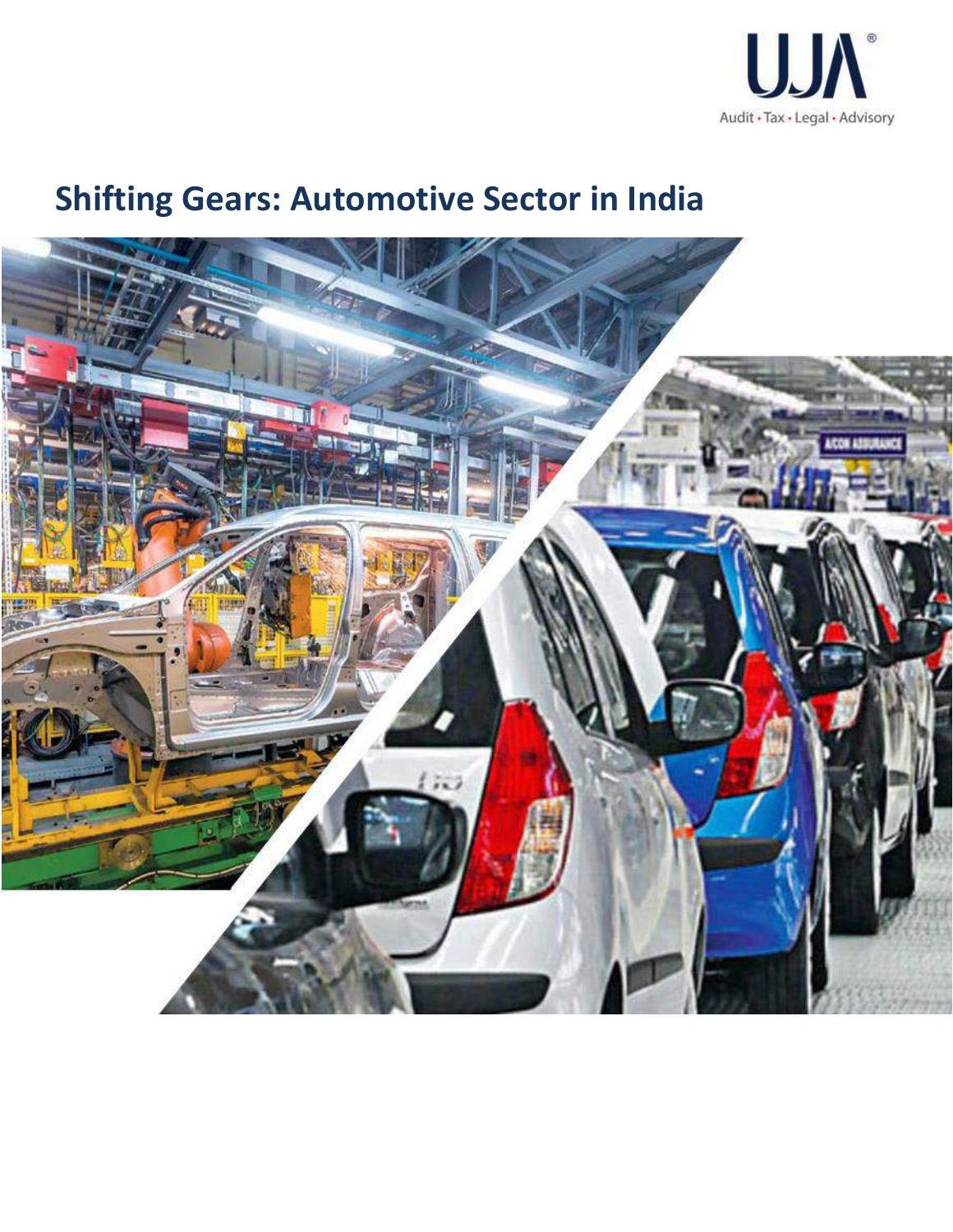

Eco System

in India Testimonials

• Shifting Gears: European Companies

• How Can We of an Assist to You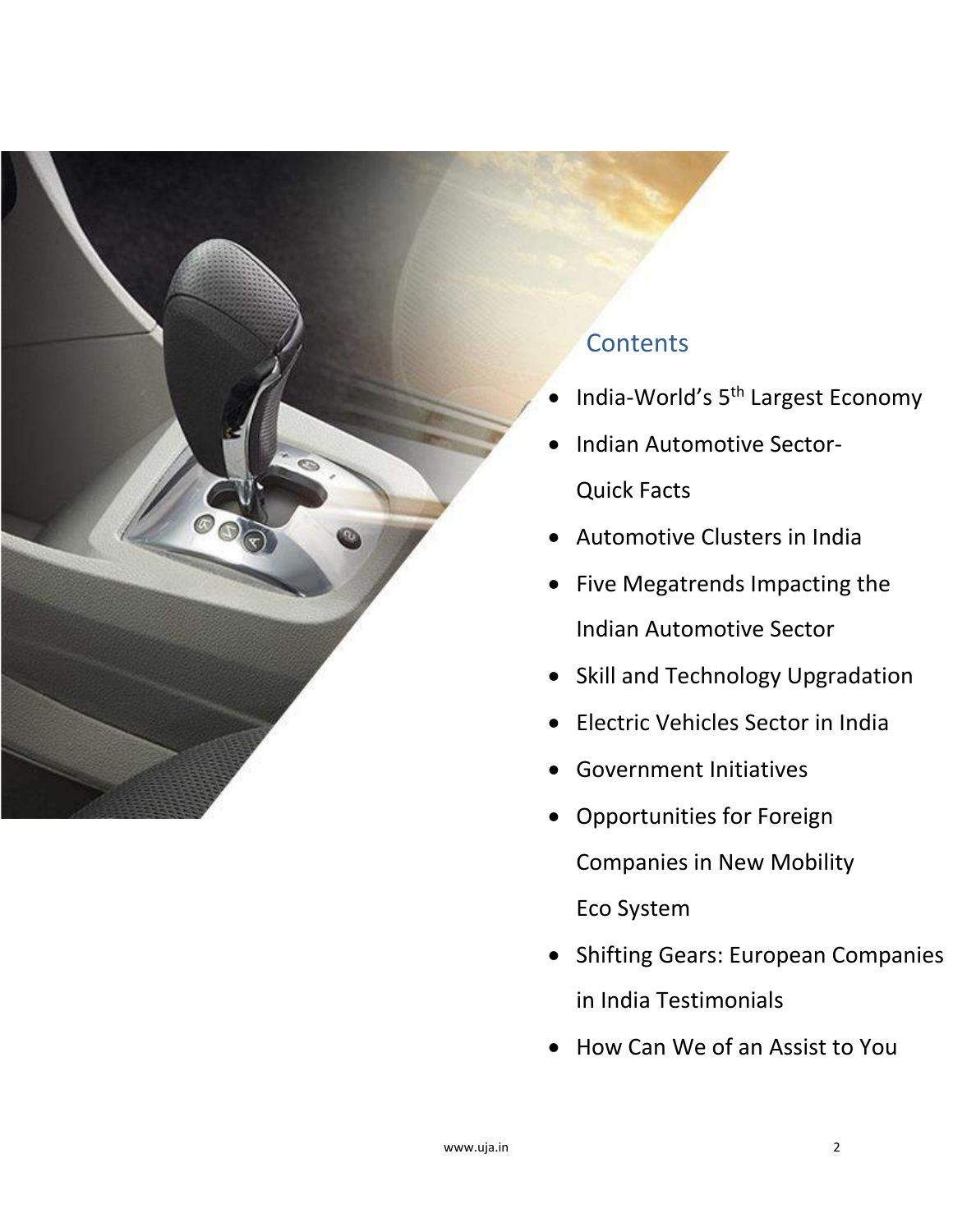### India - World's 5th Largest Economy



| <b>QUICK FACTS</b>                                                                                                              |
|---------------------------------------------------------------------------------------------------------------------------------|
| 5,000 years old ancient civilization                                                                                            |
| 325 languages spoken, 22 official languages                                                                                     |
| 28 states, 8 union territories                                                                                                  |
| 3.28 million sq. kilometers of total area, of<br>which 7,516 kilometers of coastline                                            |
| World's largest democracy with 1.3<br>billion people                                                                            |
| Stable Government with a single party majority,<br>putting emphasis on foreign policy as a key tool<br>for economic development |
| World's 5th largest economy with GDP of USD<br>2.94 trillion                                                                    |

### Indian Automotive Sector- Quick Facts



www.uja.in 3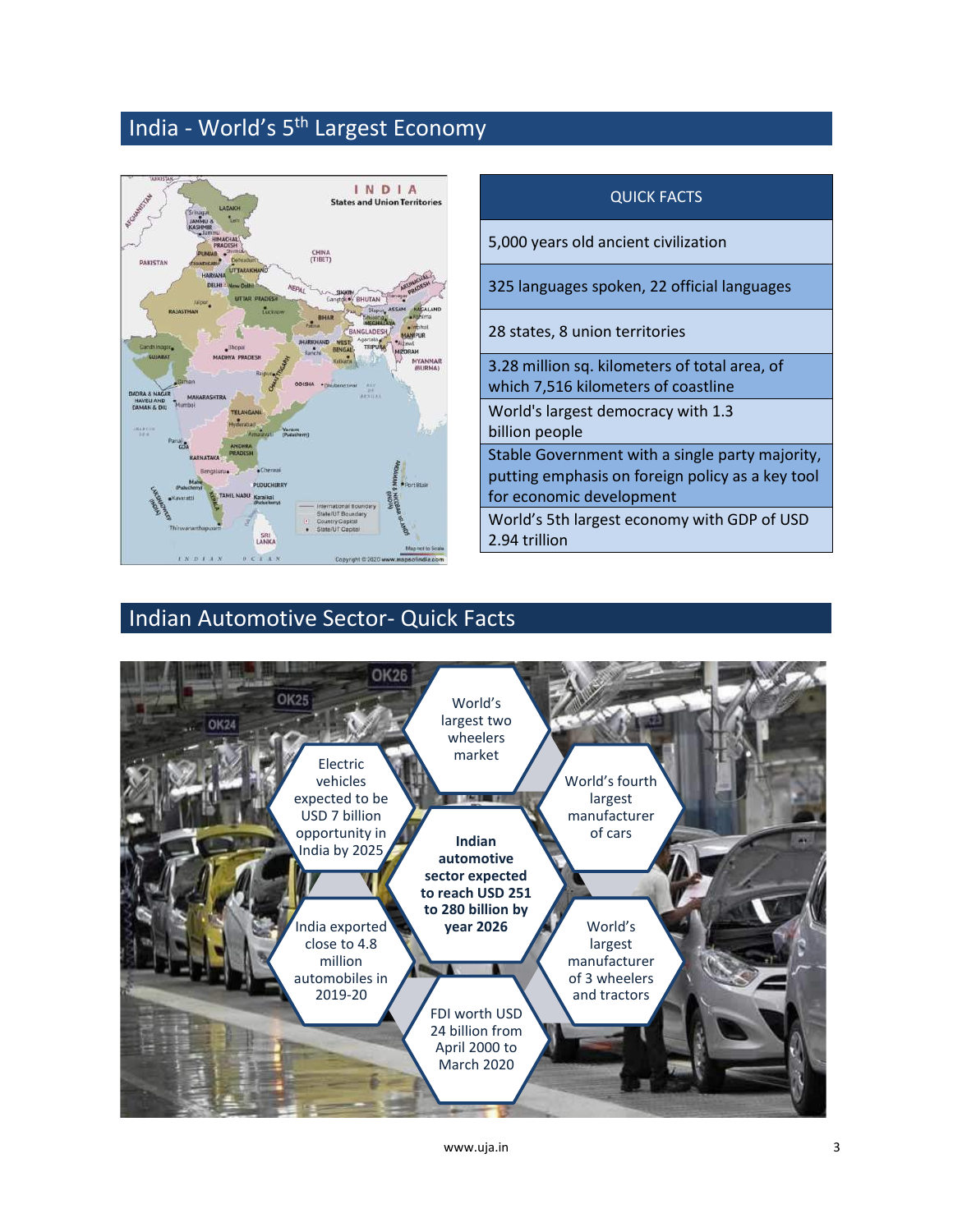### Automotive Clusters in India



### Five Megatrends Impacting the Indian Automotive Sector

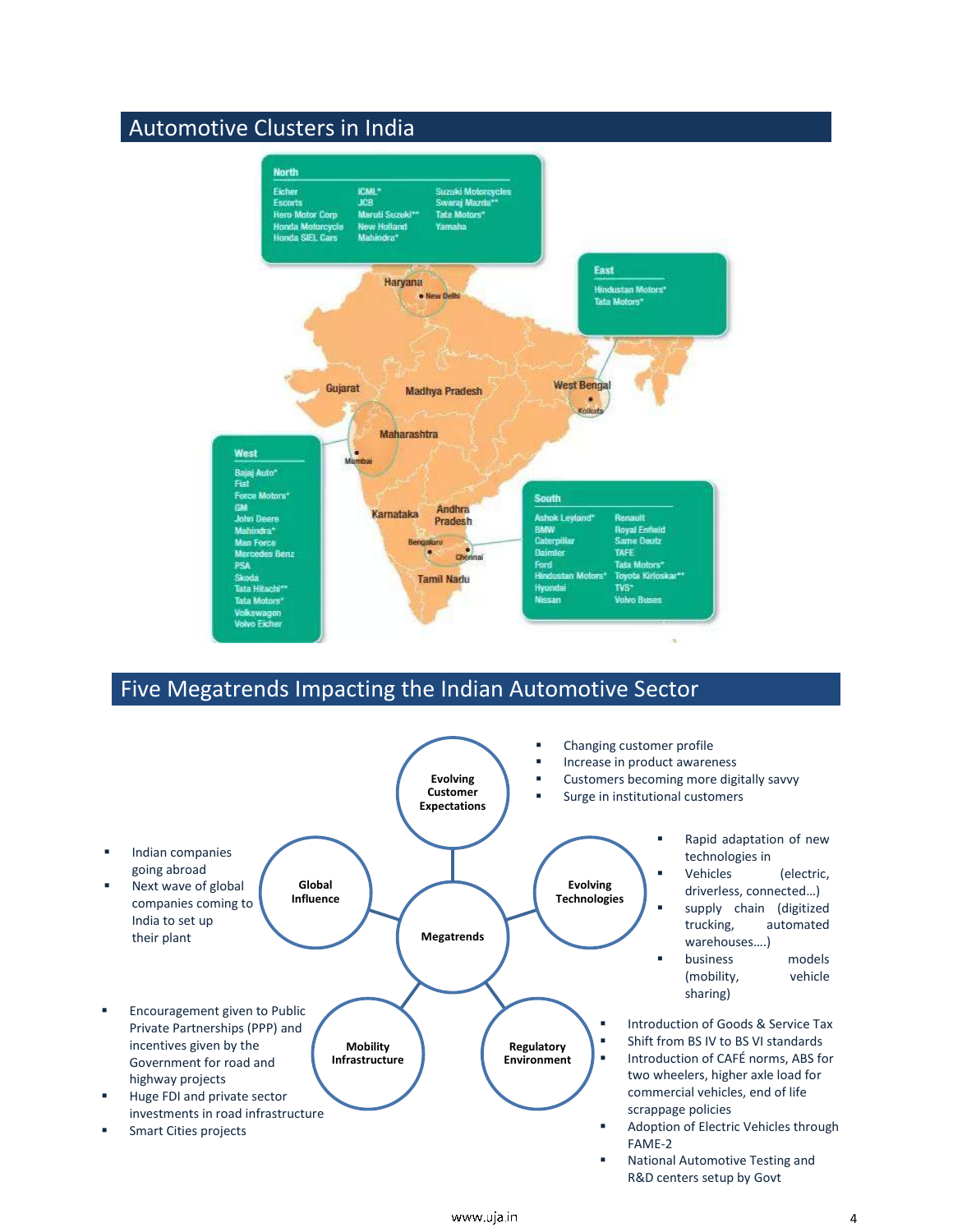### Skill and Technology Upgradation

**Automotive sector has been major employer for several decades. Jobs in this sector and skill sets required are rapidly evolving as companies are investing heavily in automation and digitization.**

#### **Mechatronics**

- With gradual shift to electric and hybrid vehicles, the demand for people specialized in mechatronics will increase.
- **EXECT** The areas include **electrical motor control, battery and power management, sensors amongst others.**

#### **Artificial Intelligence (AI) and Machine Learning (ML)**

**■** Artificial Intelligence and Machine Learning will play an important role in future vehicles and factories as most of the companies are investing in automation and connectedness.

#### **Robotics**

- Use of robots in manufacturing in not new to India.
- But their scale of use and application areas are expected to grow beyond manufacturing plant.

#### **Digital**

- Earlier, the customer would visit the showroom and would make decision based on the experience.
- Today, customers are increasingly 'experiencing' it online. They make choices based on the online research and views gathered from their network.
- **Digitization of entire value chain and enrichment of online experience need to be undertaken.**

#### **Data Mining & Analytics**

With implementation of digitization, AI, ML, and robotics, it is vital for the **companies to deploy the tools that can collect and analyse the data as well as generate insights at every lifecycle stage of a vehicle.**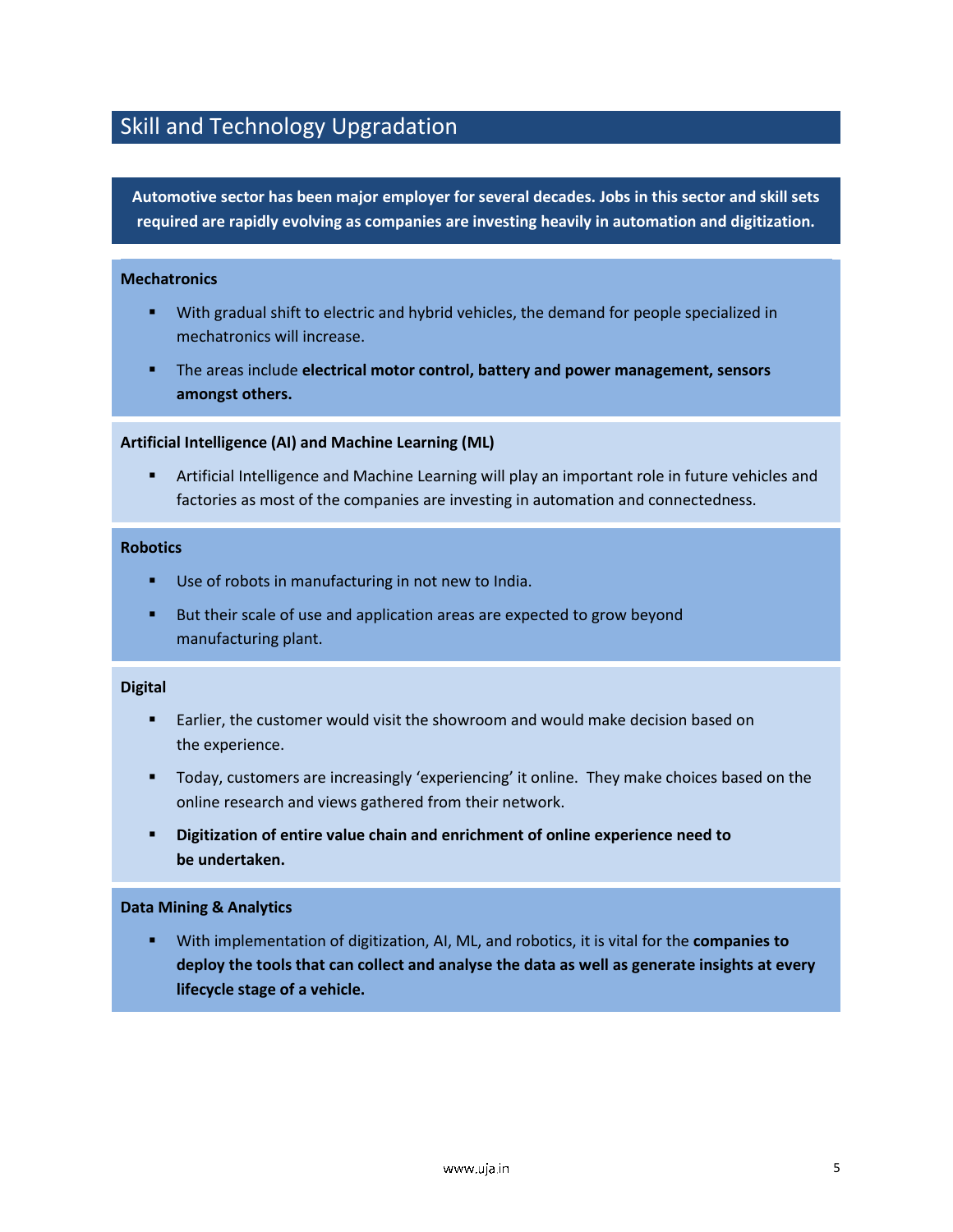#### Electric Vehicles Sector in India

- **Indian Electric Vehicles sector is estimated to reach USD 7 billion by year 2025**.
- In the short term and medium term**, two wheelers and three-wheelers (rickshaws) are expected to drive electrification of the vehicles.**
- Current pandemic is expected to accelerate **the rate of adoption of EVs as customers will tend to look for environment-friendly and cost-effective personal mobility solutions**.
- In case of **commercial e-vehicles, e-buses are expected to lead the category mainly on account of regulatory push and huge procurement of e-buses for the public transport system by the Government**. It has identified 11 cities in India for introduction of EVs in their public transport system.

#### **Some of the Recent Investments:**

- Several automobile companies such as **Maruti Suzuki, Tata, Hyundai, Nissan, and Mahindra are planning or have launched their e-vehicle models in India.**
- It is imperative to have a network of charging stations across India. **Several companies have installed charging stations in premises or in public areas to facilitate electric charging. Such companies include Finland-based company Fortum and Indian conglomerate Tata.**
- **French automobile giant- Renault has announced its plans of making India- its global hub of automotive parts for EVs.**

▪ There are **huge opportunities for foreign companies in this sector especially for manufacturing battery compounds, other components and setting up charging stations.**

**Key factors that will drive adoption of EVs in India** 



- **Canadian company MakerMax is planning to enter the Indian market and offer skill development in terms of electric vehicles (for maintenance, services, and overall vehicular quality management)**
- **Magnis Energy Technologies is reportedly in talks with the Government of India for setting up India's first Lithium-Ion Battery Cell Gigafactory.**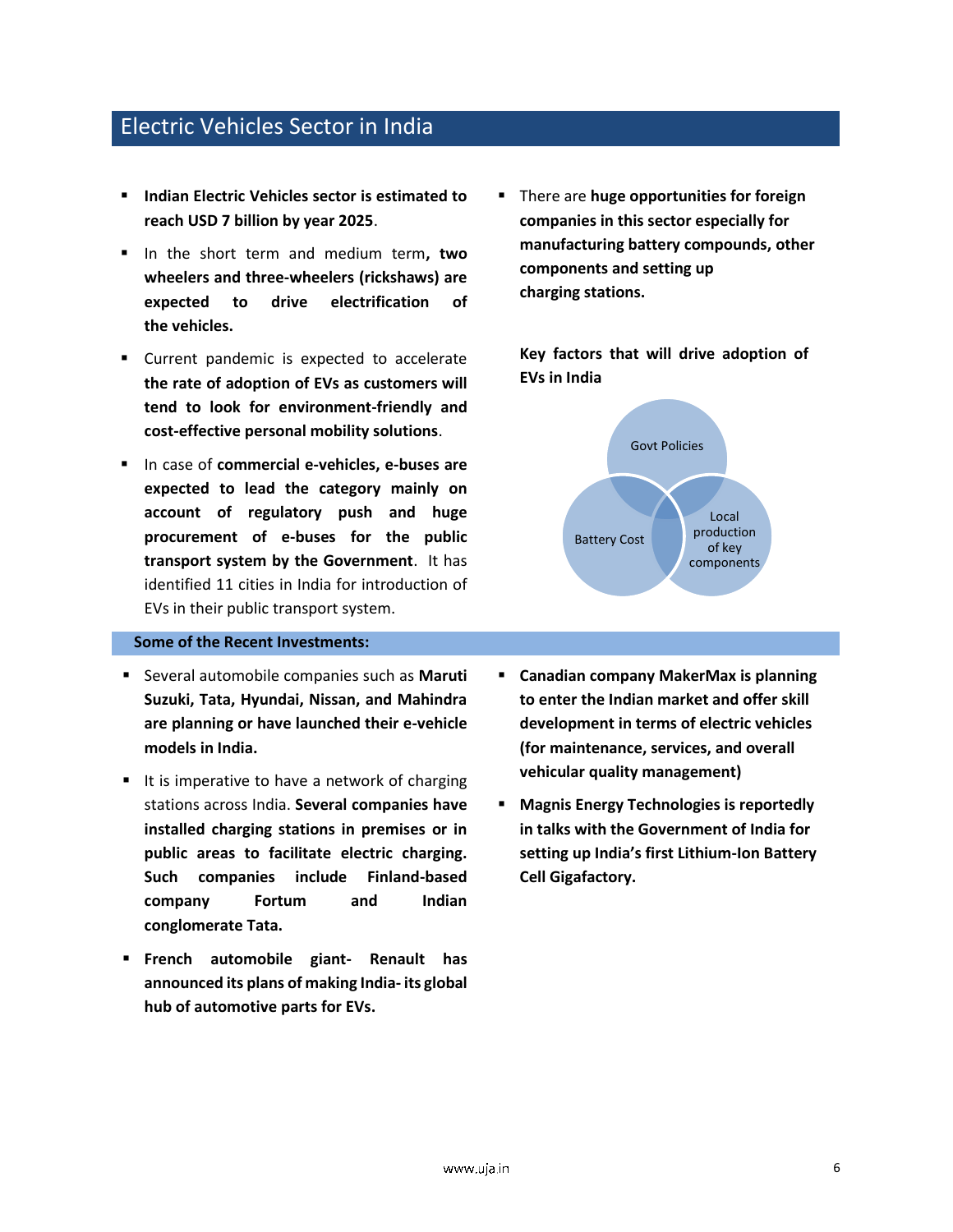### Government Initiatives

#### **Incentives for buyers of Electric Vehicles**

- GST on EVs slashed to 5% from 12% earlier
- Additional INR 150,000 deduction in taxable income allowed for payment of interest on loan for purchase of EV
- Exemption from vehicle registration fees, provision of specific parking slots for EV.

#### **Faster Adoption and Manufacturing of Hybrid and Electric vehicles (FAME)**

- The Government started FAME scheme which provides incentives for purchasing electric vehicles and promote investments in EV sector.
- Phase I of the scheme was from 2015 to 2019 and phase II is from 2019 till 2022.
- The Government is in the process of procuring thousands of e-vehicles for the public transport system and various Government departments.
- Government is also releasing tenders to increase charging infrastructure in the country. It has declared public charging stations and EV charging businesses as a delicensed activity. It plans to have at least one charging station in a grid of 3 km x 3 km in cities and one station every 25 Km on both sides of highways.
- It is planning to offer incentives of USD 4.6 billion by 2030 for companies manufacturing advanced batteries. Related announcements are expected soon.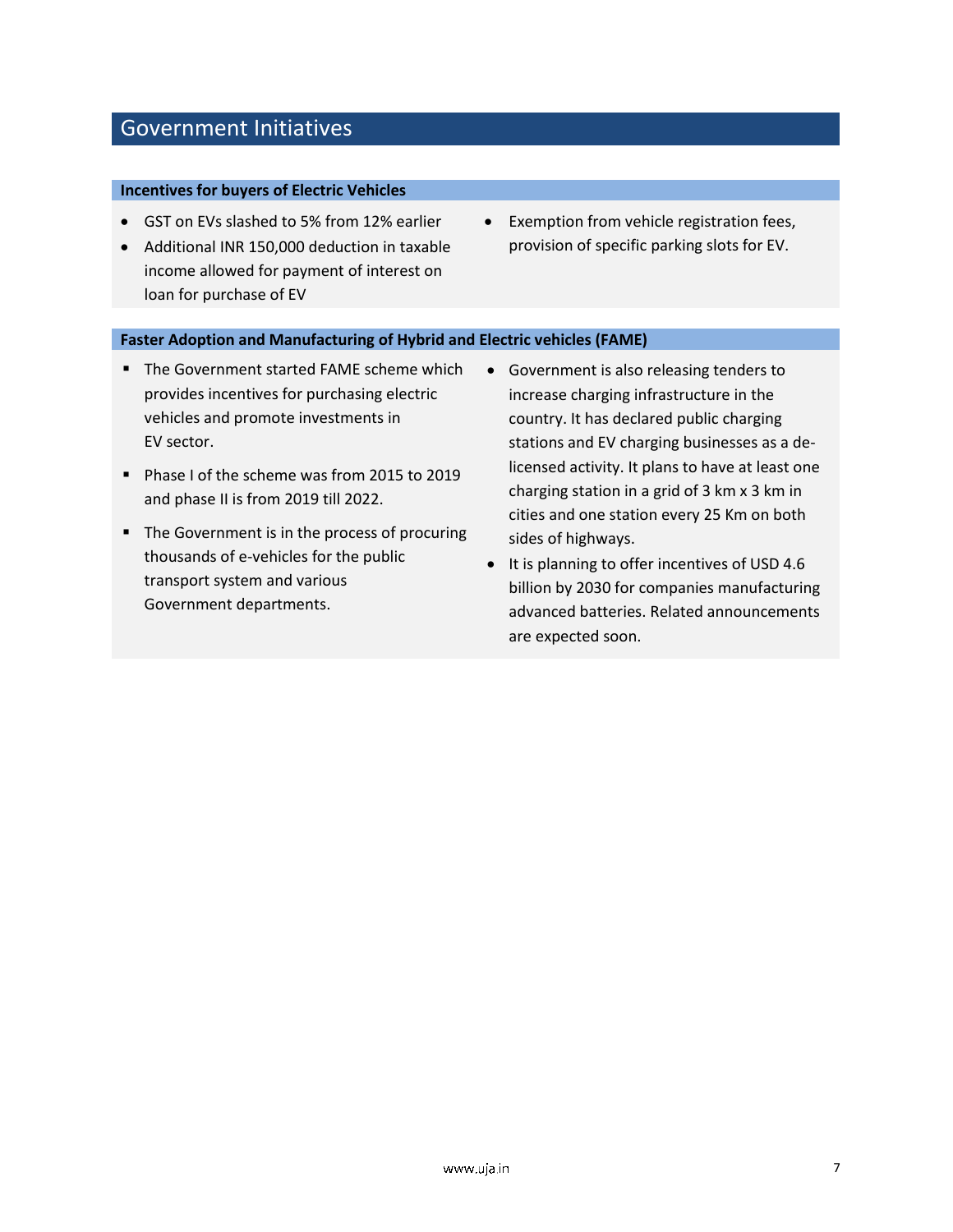### Opportunities for Foreign Companies in New Mobility Eco System

*In new interdependent eco-system, companies are expected to enter into partnerships or collaborate to introduce new solutions in the market.*

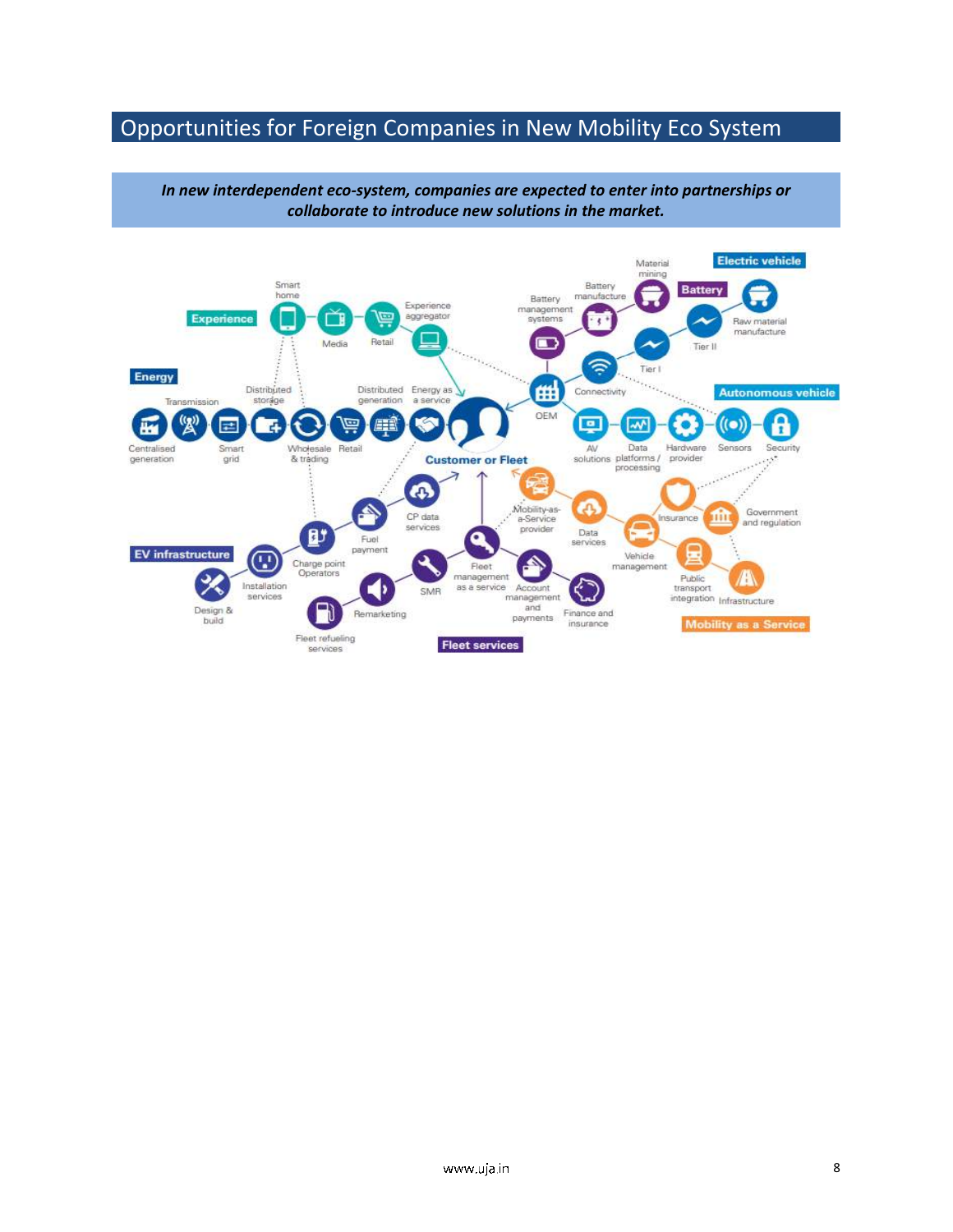### Shifting Gears : European Companies in India testimonials

In Sept 2020, **UJA**, in collaboration with the **Indo French Chamber of Commerce and Industry** (IFCCI) and **Business France** organized a webinar on automotive sector in India. We had European automotive companies representatives in India as the speakers, who shared their views on the post pandemic market outlook. Here are some quotes mentioned by the eminent speakers.





"We have to re-think our model and approach to business. Going forward, our company will certainly continue to grow and to propose our customers better options for increased efficiency and optimized outbound logistics "

# Mubea

"For companies to stand strong, especially in times of crisis, it is required to demystify the hierarchy, and create a climate of security and trust, 'family belonging values' to our employees"

### ARaymond<sup>®</sup>

"The numbers are now booming, better than pre-covid, so companies are adjusting their strategies and are looking at capacity. Many companies will also focus on diversification, and reduce the stakes on one particular market, enlarge portfolios..."



"In times of crisis, we certainly face challenges, but also new opportunities; as customers' expectations are changing, they want a contactless experience, more digital. This trend is now boosted, more and more customers want to buy their car online"



"Pre-covid everyone was talking about electric mobility, shared mobility, public transportations being the means of taking people from point A to point B… Post-covid we talk about social distancing, safety around you, which has attracted non-conventional players, nonstandards OEMs, autonomous cars are being tested, driverless cars, electric mobility etc. The ownership model is also changing to a leasing model"